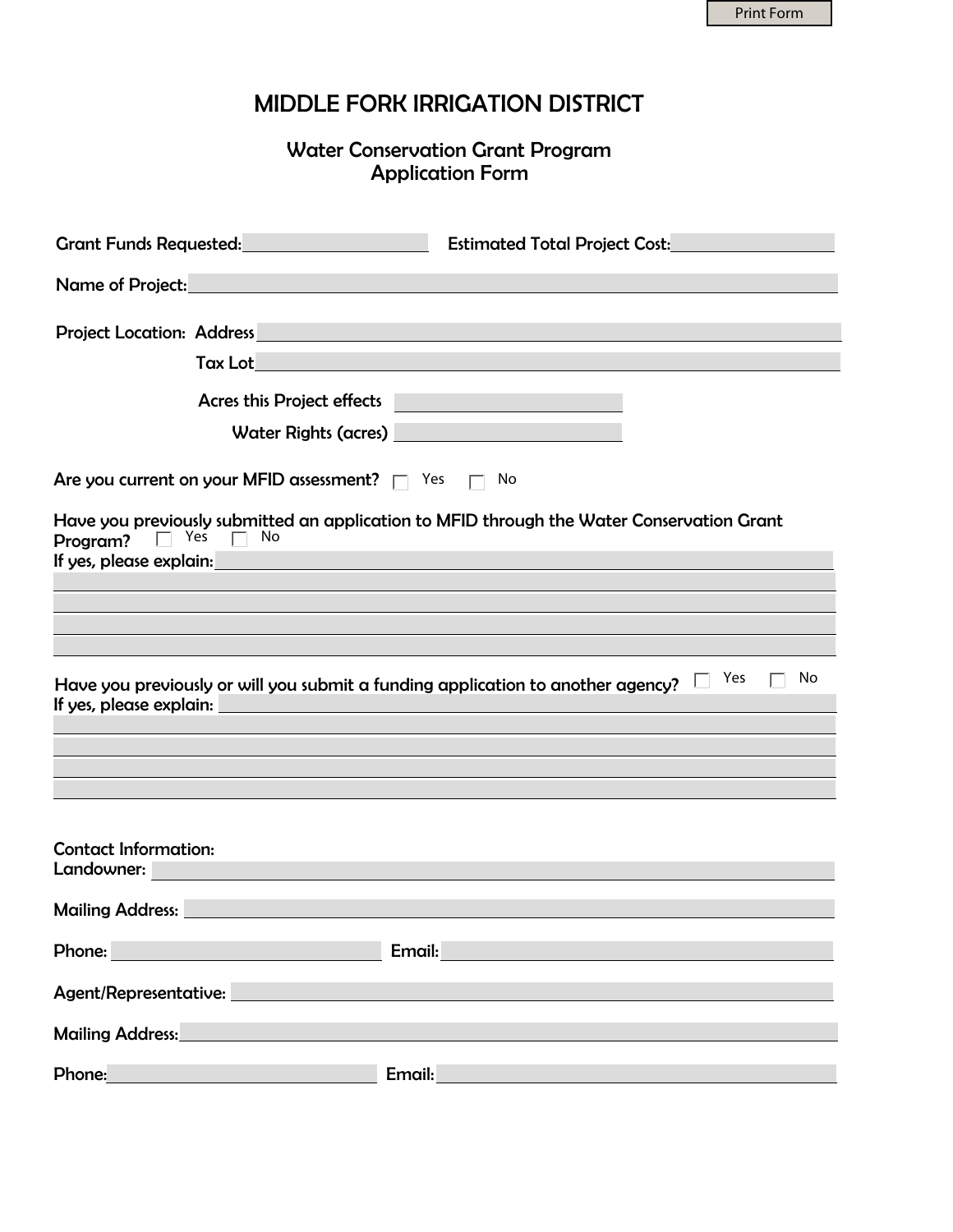*(use a separate page if additional space is needed. Attach a site map, project drawing, and/or photo)*

*We, the undersigned attest that to the best of our knowledge, the information contained in this application is true. We understand that once submitted this application is a matter of public record. Also, should this application be awarded funding: 1) we understand that we may not incur any project expenses until a grant agreement is executed, 2) we agree to continued operation and maintenance of the completed project, 3) we understand that MFID grant funds will not be released until the project is completed and approved by MFID and all receipts have been submitted. We also give MFID permission to evaluate and inspect the project area before, during and upon completion of the project.*

| Landowner:            | Date: |  |
|-----------------------|-------|--|
| Landowner:            | Date: |  |
| Agent/Representative: | Date: |  |